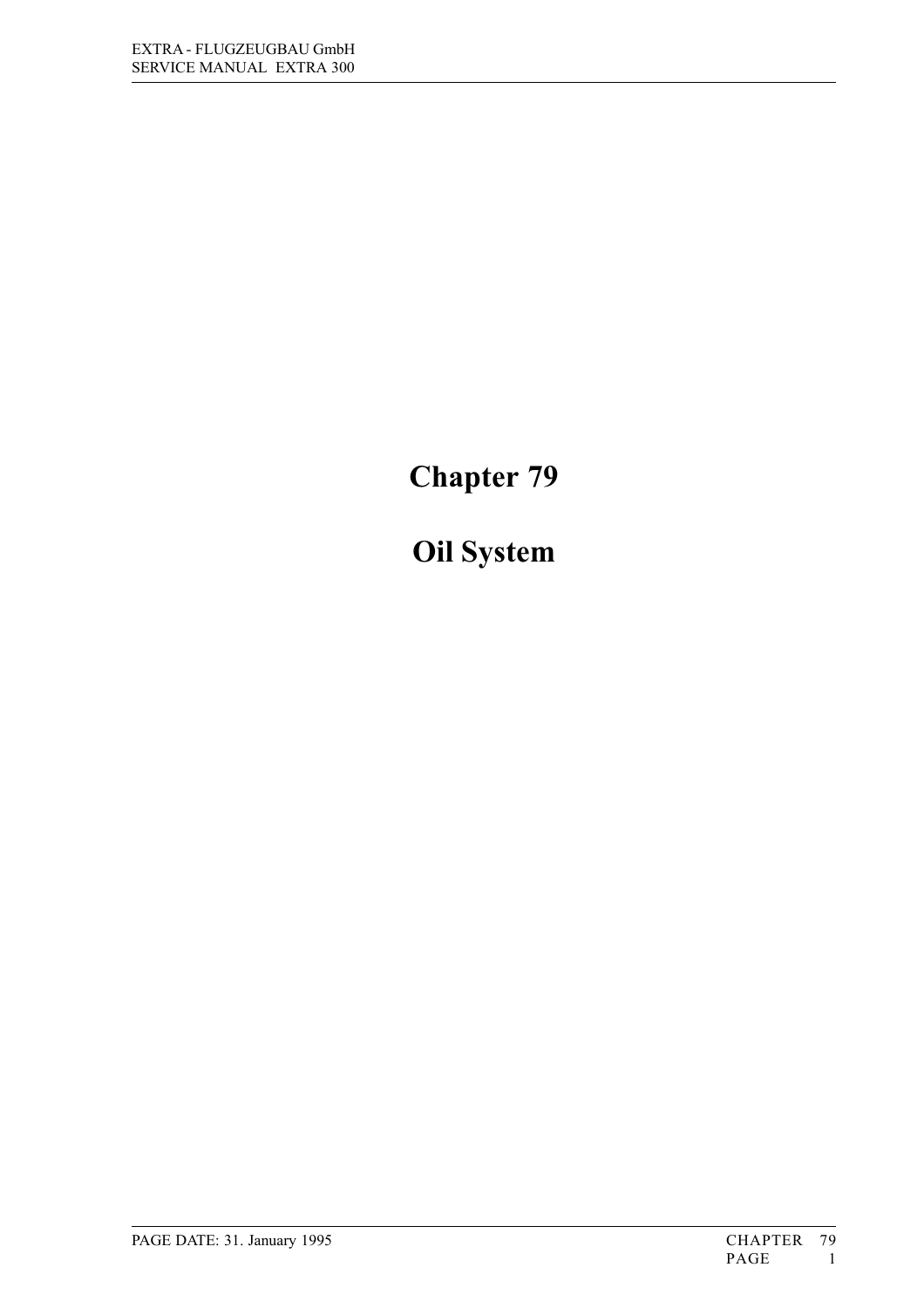# **TABLE OF CONTENTS**

| 79-00-00       |                                 |  |
|----------------|---------------------------------|--|
| $79-10-00$     | <b>INVERTED OIL SYSTEM</b> 23   |  |
| 79-10-01       | Principles of Operation 4       |  |
| $79 - 20 - 00$ | OIL COOLER 6                    |  |
| 79-20-01       | Principles of Operation 6       |  |
| $79 - 30 - 00$ |                                 |  |
| 79-30-01       | Fittings 22.2 Tittings 2016     |  |
| 79-30-02       | Flexible Hoses 10               |  |
| $79-40-00$     | <b>MAINTENANCE</b> 22           |  |
| 79-40-01       | Reseating Valve Balls 22 22     |  |
| 79-40-02       | Cleaning Inverted Oil System 22 |  |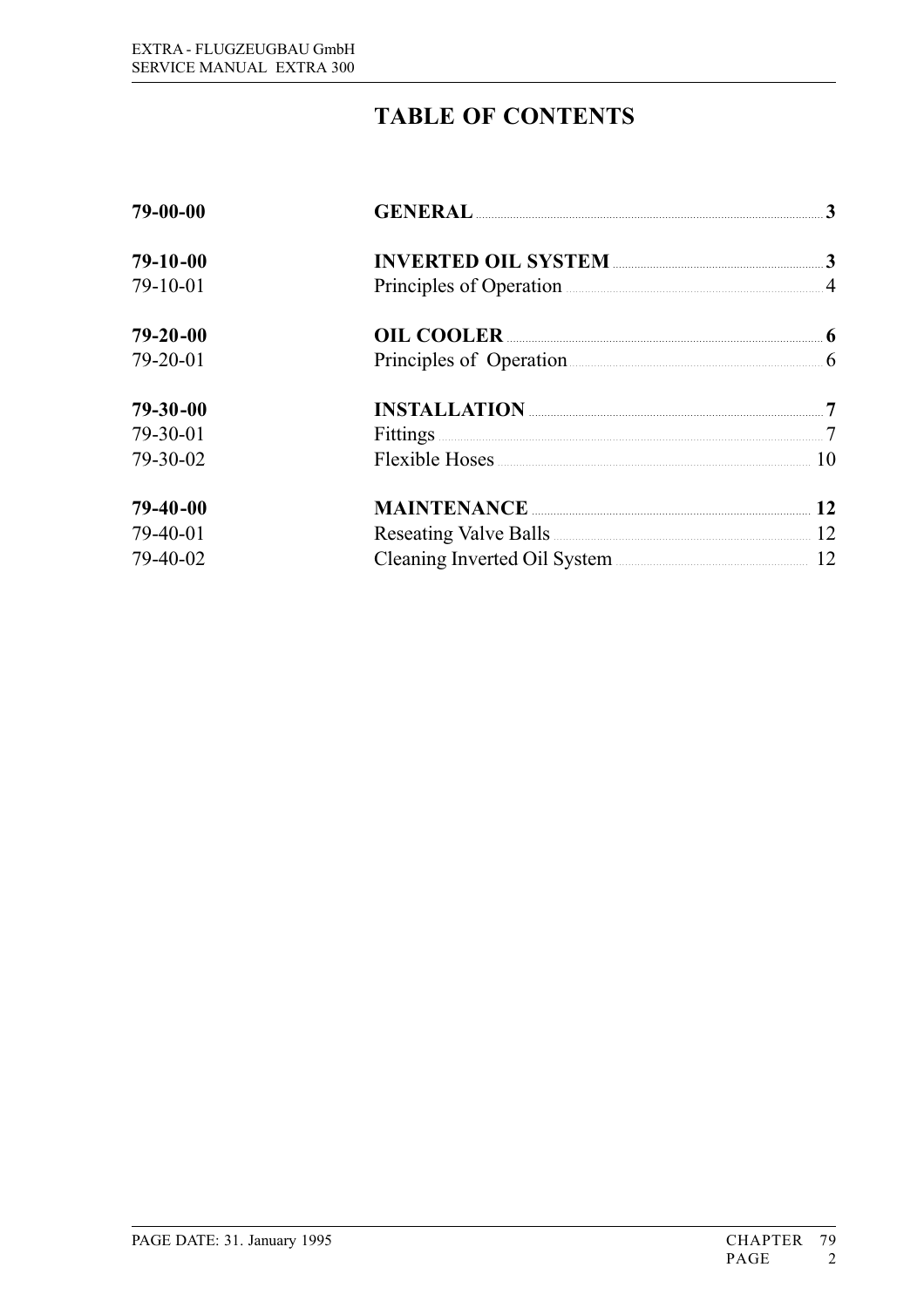## 79-00-00 GENERAL

The EA 300 is equipped with a modification of a Christen Inverted Oil System (CHRISTEN 801 series). Maintenance work or overhaul of the this system requires consultation to the manufacturer. (Refer to Christen Product Manual (P/ N: Christen 70047-001) and Lycoming Operator`s Manual (P/N:60297-21). Additionally the lubrication system of the EA 300 has two oil cooler which are connected to the engine by flexible tubing.

## 79-10-00 INVERTED OIL SYSTEM

The standard Christen 801 Inverted Oil System is a kit-form accessory for Lycoming aircraft engines which permits normal engine lubrication, with minimal oil loss, during aerobatic flight. When installed, it becomes a self-contained extension of the normal aircraft engine oil and breather systems. As the system control valves are gravityoperated, no connection to aircraft power sources is required (Refer to Figure 1 and 2).

The system works in all inverted and negative-g flight conditions and is particular suited to high-performance aircraft used for unlimited-class aerobatic competitions.

The need for modification of the standard Christen 801 Inverted Oil System results from installation requirements for different system components of the Lycoming AEIO 540 engine.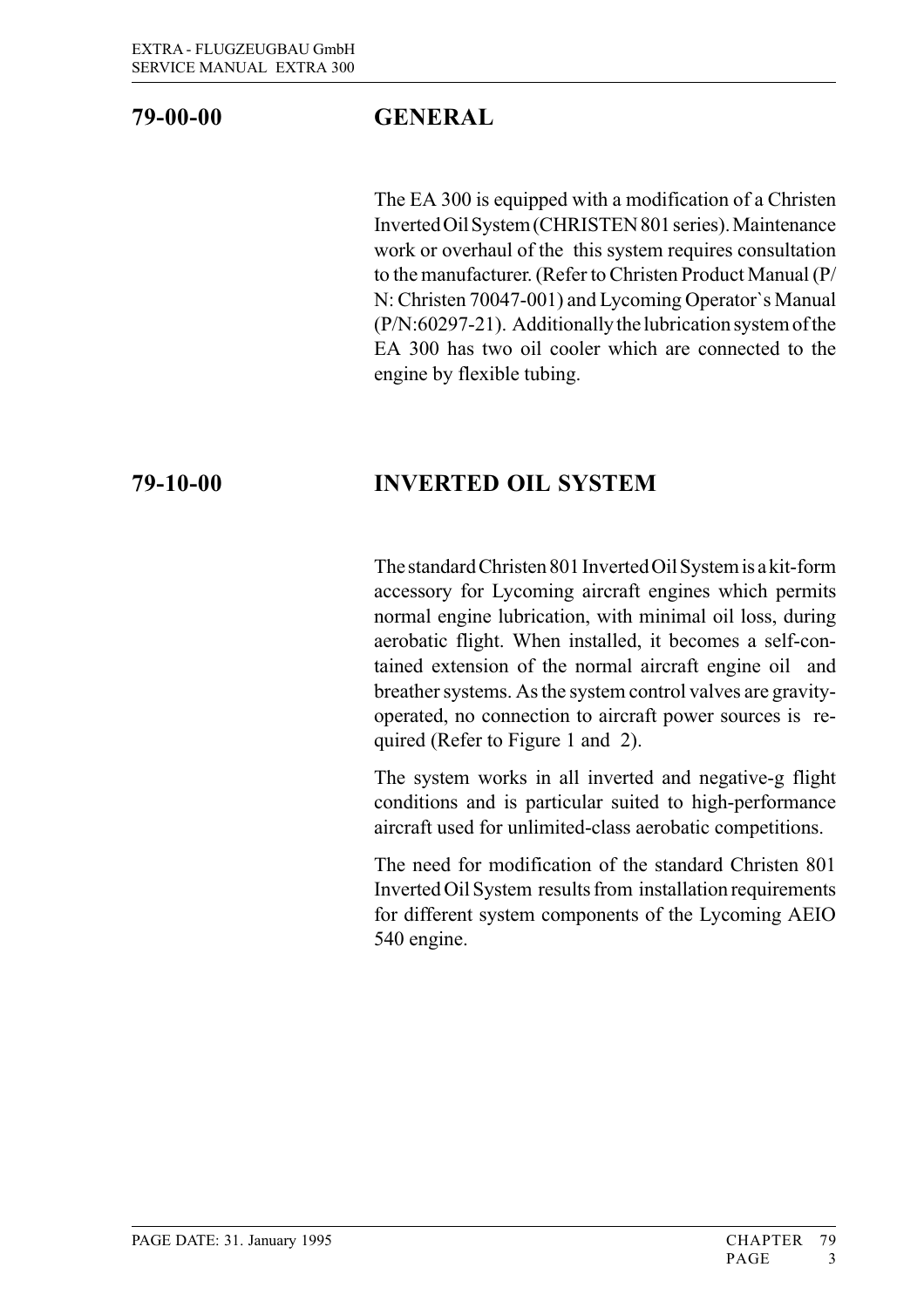### 79-10-01 Principles of Operation

#### Normal flight

During normal flight, the weighted ball valve at the top of the oil separator is open, allowing blow-by gases from the engine crankcase to be vented from the breather port to the top of the oil separator and out through the overboard breather line. The top ball valve of the oil valve is closed and the bottom ball valve is open, allowing oil to flow from the sump fitting to the oil pump and out to the engine lubrication points.



Inverted Oil System, Normal Flight Figure 1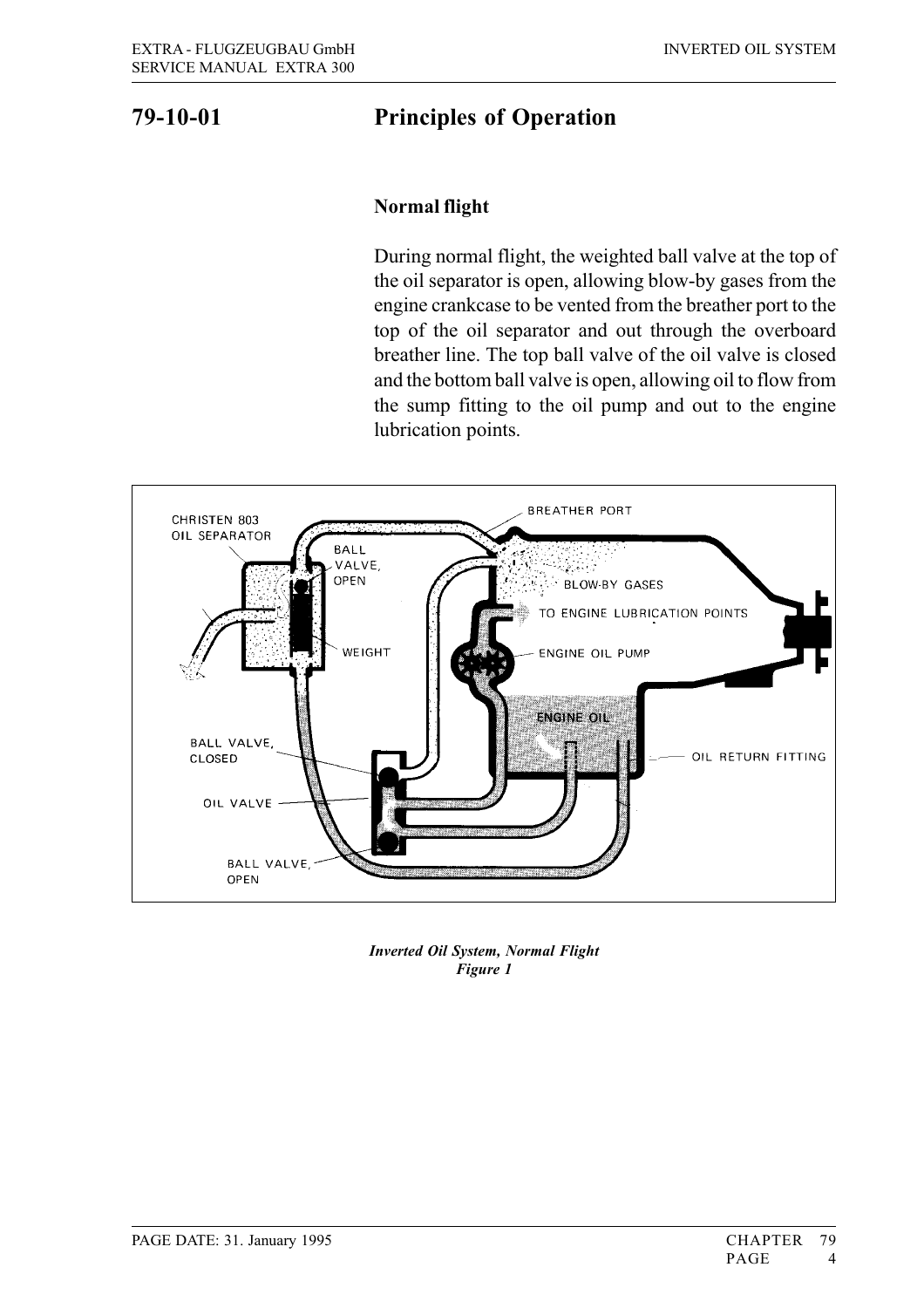#### Inverted flight

When the aircraft is inverted, engine oil falls to the top of the crankcase. the weighted ball valve in the oil seperator closes, preventing overboard loss of oil though the top of the oil separator. Blow-by gasses from the engine crankcase are vented from the sump to the bottom of the oil separator and out through the overboard breather line. The top ball valve of the oil valve is open, and the bottom valve is closed, allowing oil to flow out from the breather port to the oil valve, through the sump fitting and the sump screen, to the oil pump and out to the engine lubrication points.

Any oil in the lines which fails to return to the sump during the transition between normal and inverted flight drains into the oil separator. This oil then returns to the sump from the bottom of the oil separator during periods of normal flight.



Inverted Oil System, Inverted Flight Figure 2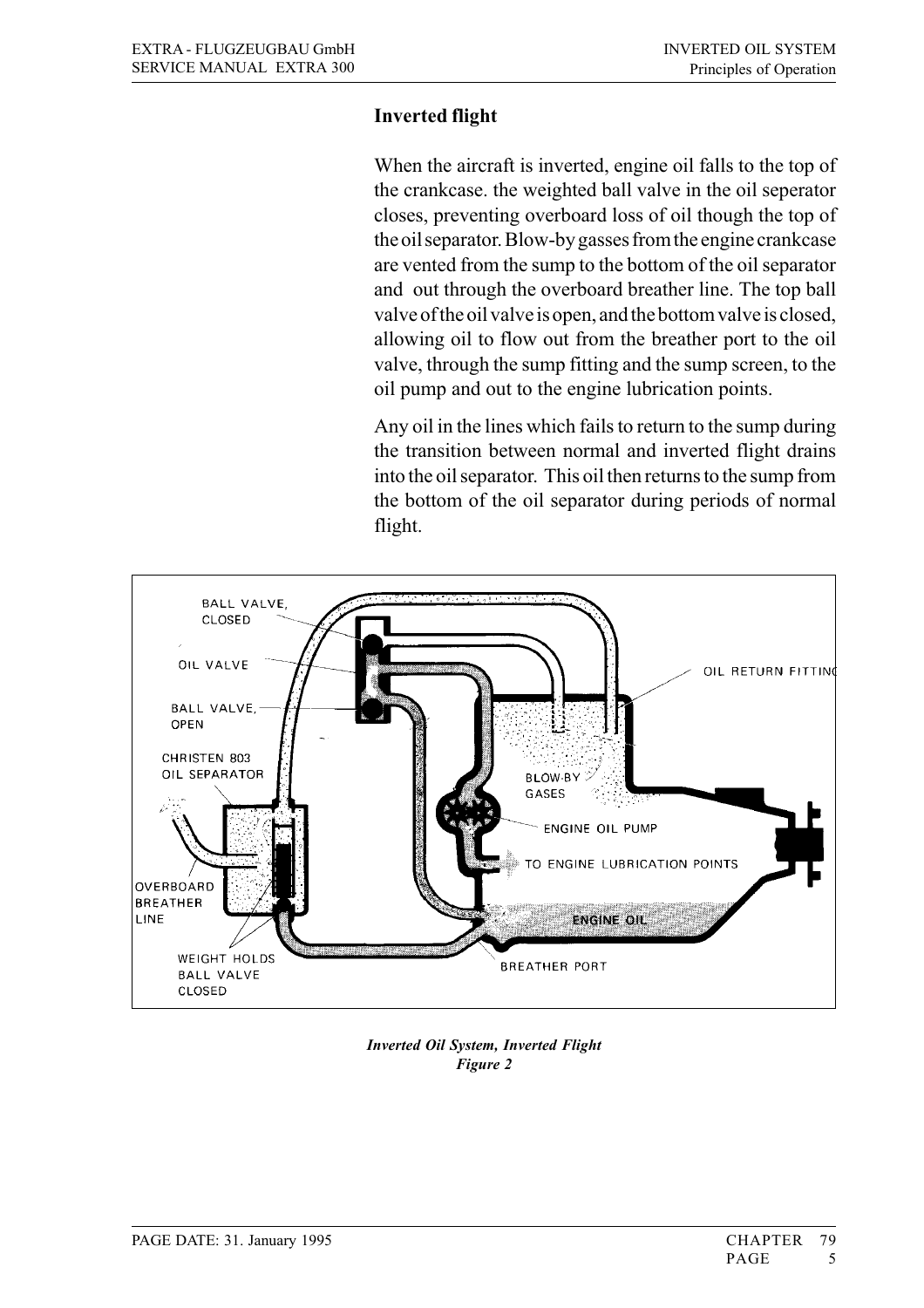# 79-20-00 OIL COOLER

The lubrication system of the EA 300 has two oil cooler which are mounted on the left front and left rear engine baffles and connected to the engine by flexible hose. The two oil coolers (SW 8406 R) are produced by the STEWART WARNER SOUTH WIND Corporation.

### 79-20-01 Principles of Operation

In operation the hot lubricating oil leaving the engine is pumped by an engine-driven pump to a hose connector on the engine mount which directs the oil to the oil coolers. The oil is cooled in passing through the oil cooler and returned to the engine lubricating circuit through the return hose tubing connecting the engine mount connector.



Oil Cooling System Figure 3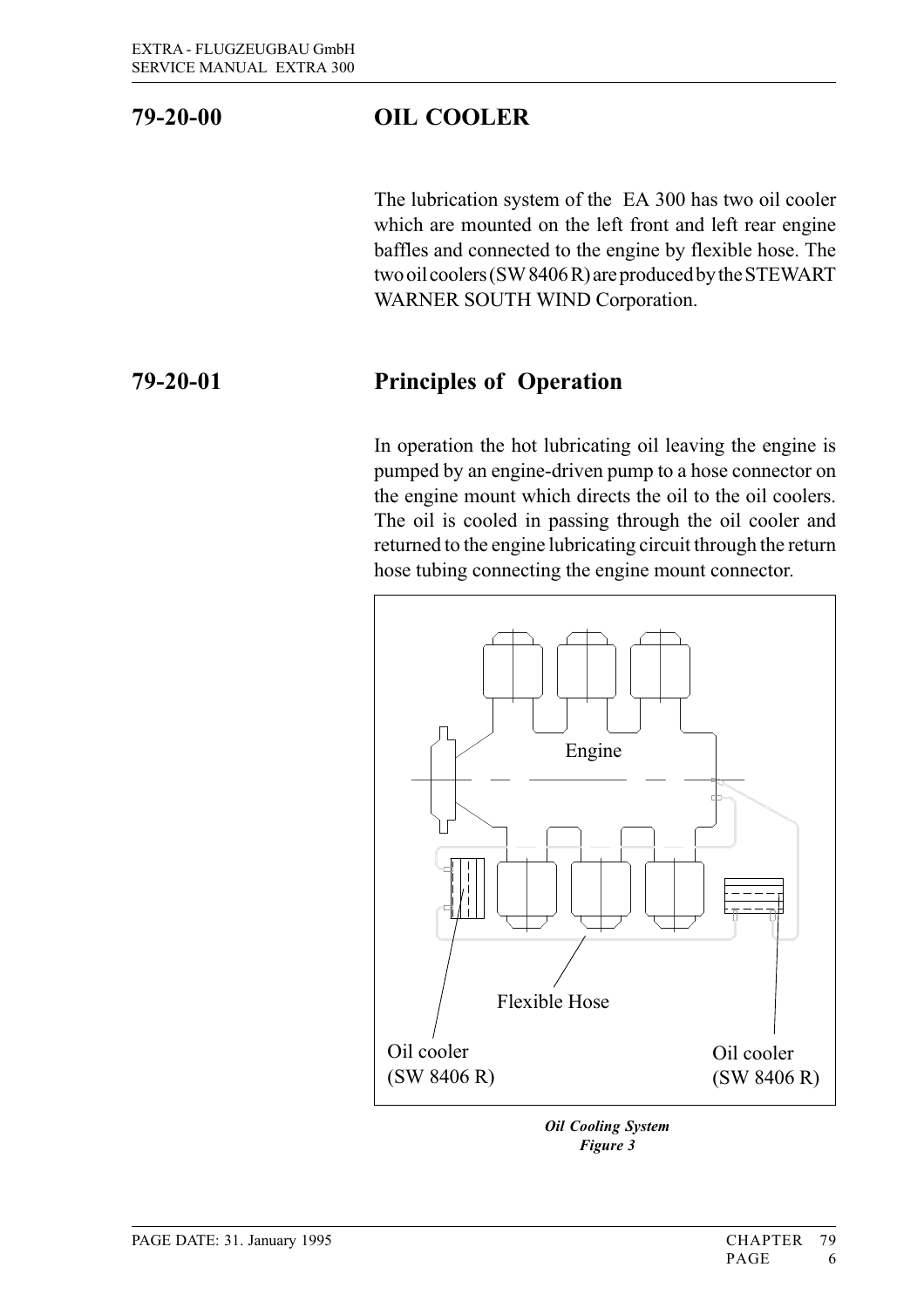## 79-30-00 INSTALLATION

Before making installations and repairs to the aircraft plumping, it is important to make accurate identification of plumping materials.

### 79-30-01 Fittings

General information concerning fittings used in the Extra 300 you find in Chapter 20-10-08.

#### Inverted Oil System

The hose and fitting installation is modified to the standard Christen Inverted Oil System. The connections of the Inverted Oil System still consist of AN (Army/Navy) Standard fittings. The position of this AN-fittings at the engine is shown in the figure 4 on following page 8.

#### Oil Cooling System

The flexible tubing of the oil cooling system are connected by AN Standard fittings with equal size (8D), but different connection angle. The position of this AN-fittings at the engine is shown in the figure 5 on page 9.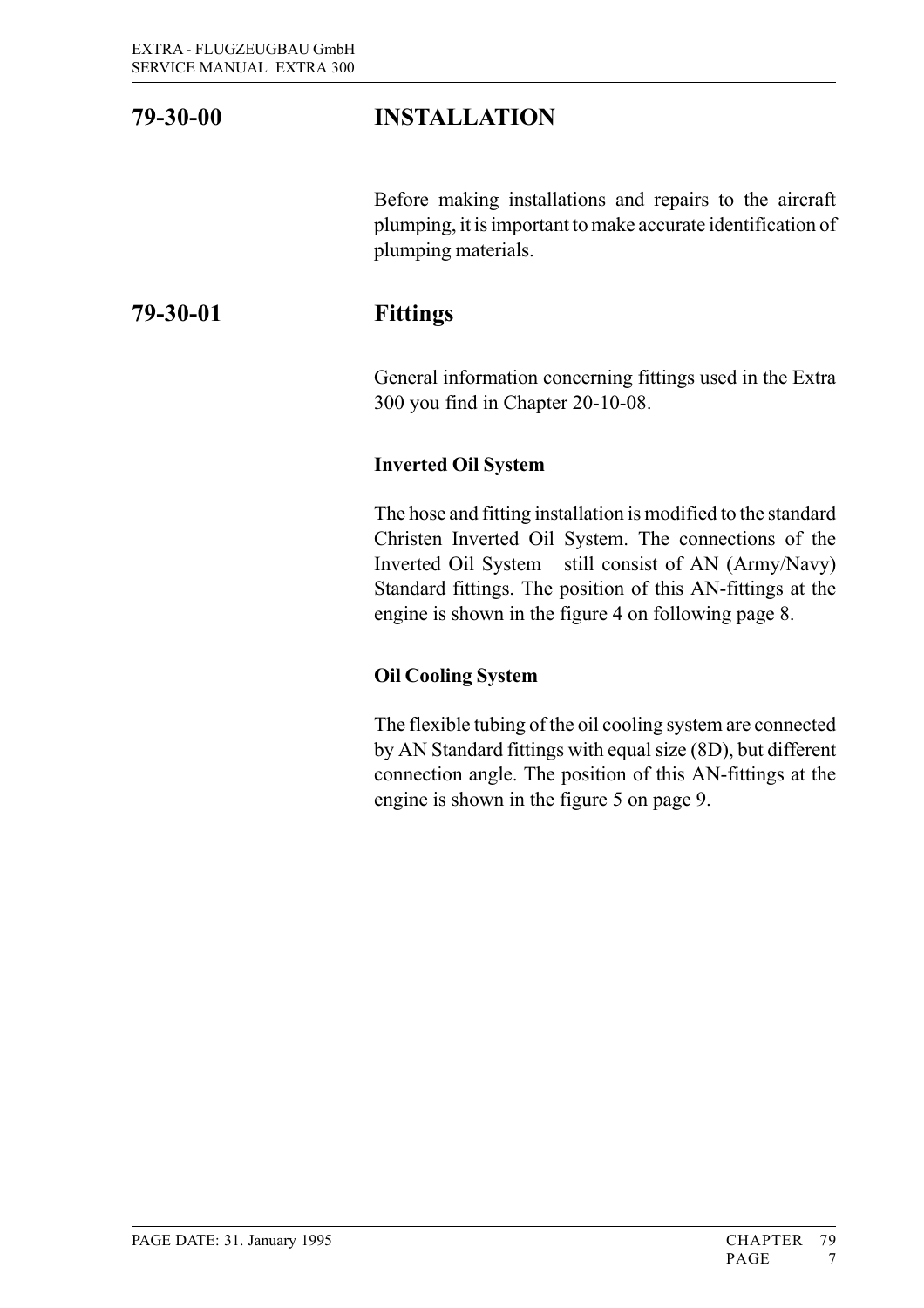

Positions of AN-Fittings in the Inverted Oil System Figure 4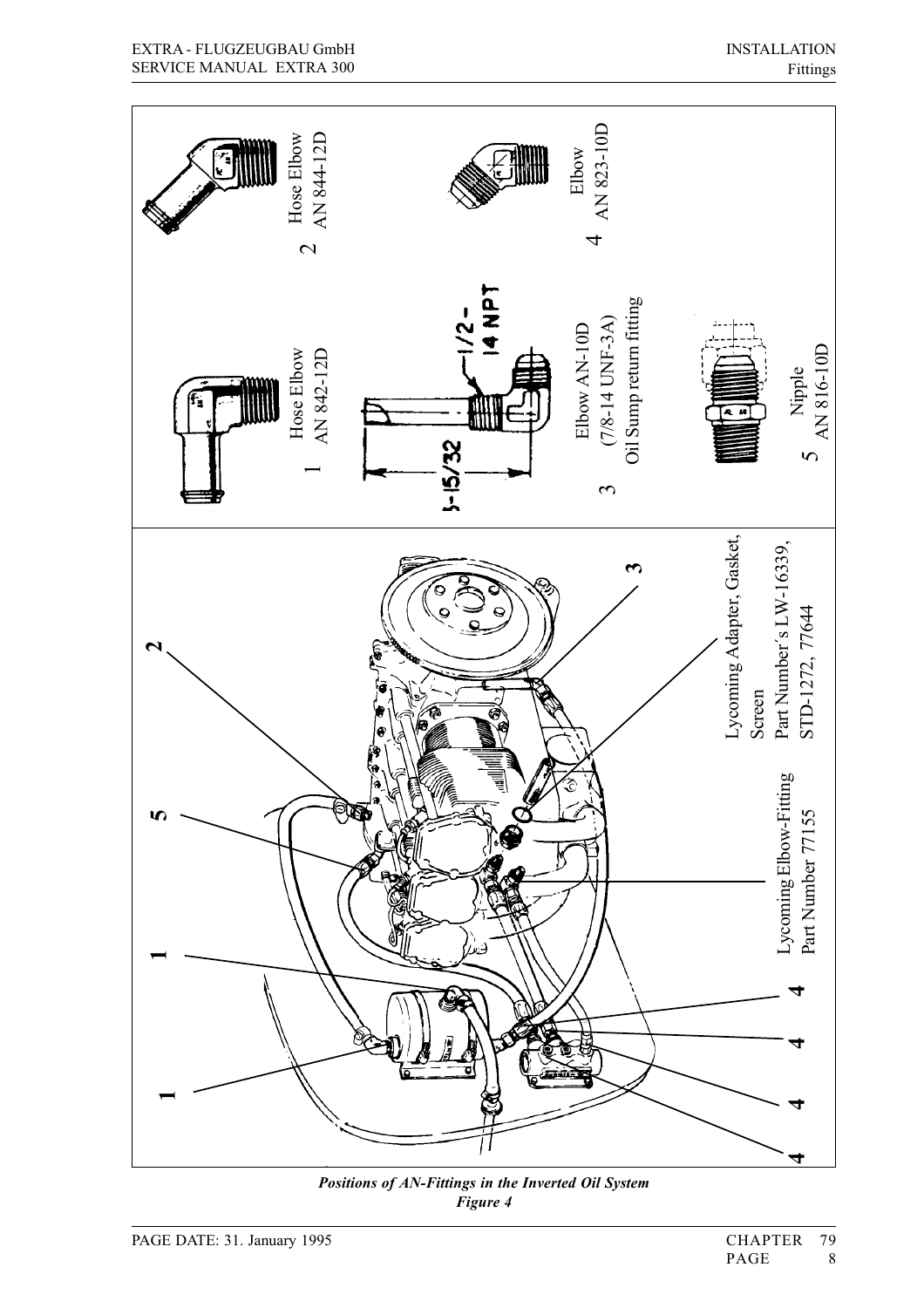

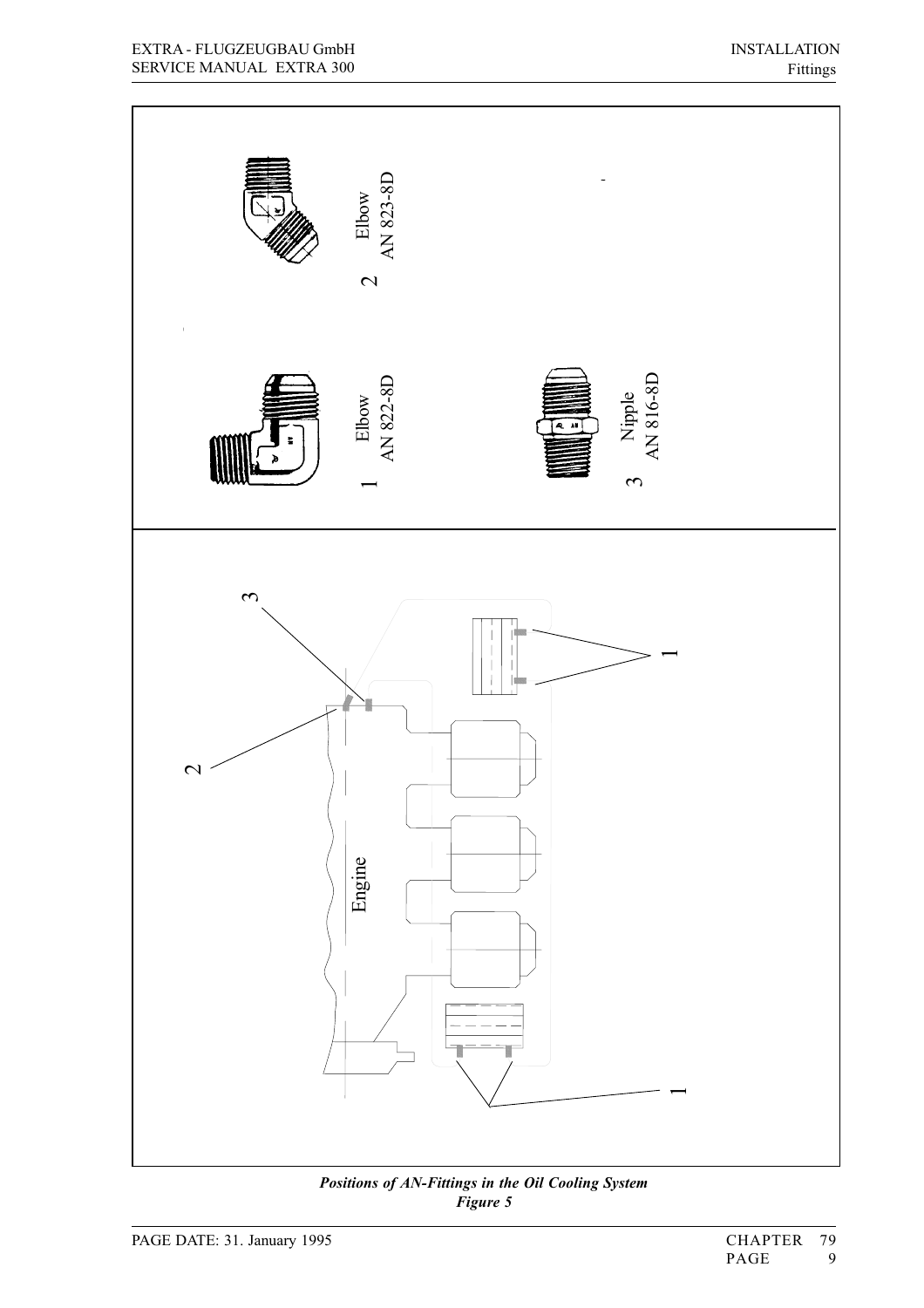# 79-30-02 Flexible Hoses

General information concerning flexible hoses you find in Chapter 20-10-07.

I M P O R T A N T If replacement of oil lines is necessary, cover the oil lines of the engine department with AEROQUIP AE102 fire sleeves as per Chapter 20-10-07 except the AEROQUIP 637/MIL-H 6000 hoses.

#### Oil Cooling System

The position and identification of the flexible hose at the engine and the oil cooling system is shown in Figure 6:



Positions of AEROQUIP-Hose in the Oil Cooling System Figure 6

- 1 AEROQUIP 303-8 + Hose Fittings 491-8D PN: PC-63601A21 hose lenght: 1210 mm
- 2 AEROQUIP 303-8 + Hose Fittings 491-8D PN: PC-63601A22 hose lenght: 1030 mm
- 3 AEROQUIP 303-8 + Hose Fittings 491-8D
- 
- 
- 
- - PN: PC-63601A23 hose lenght: 600 mm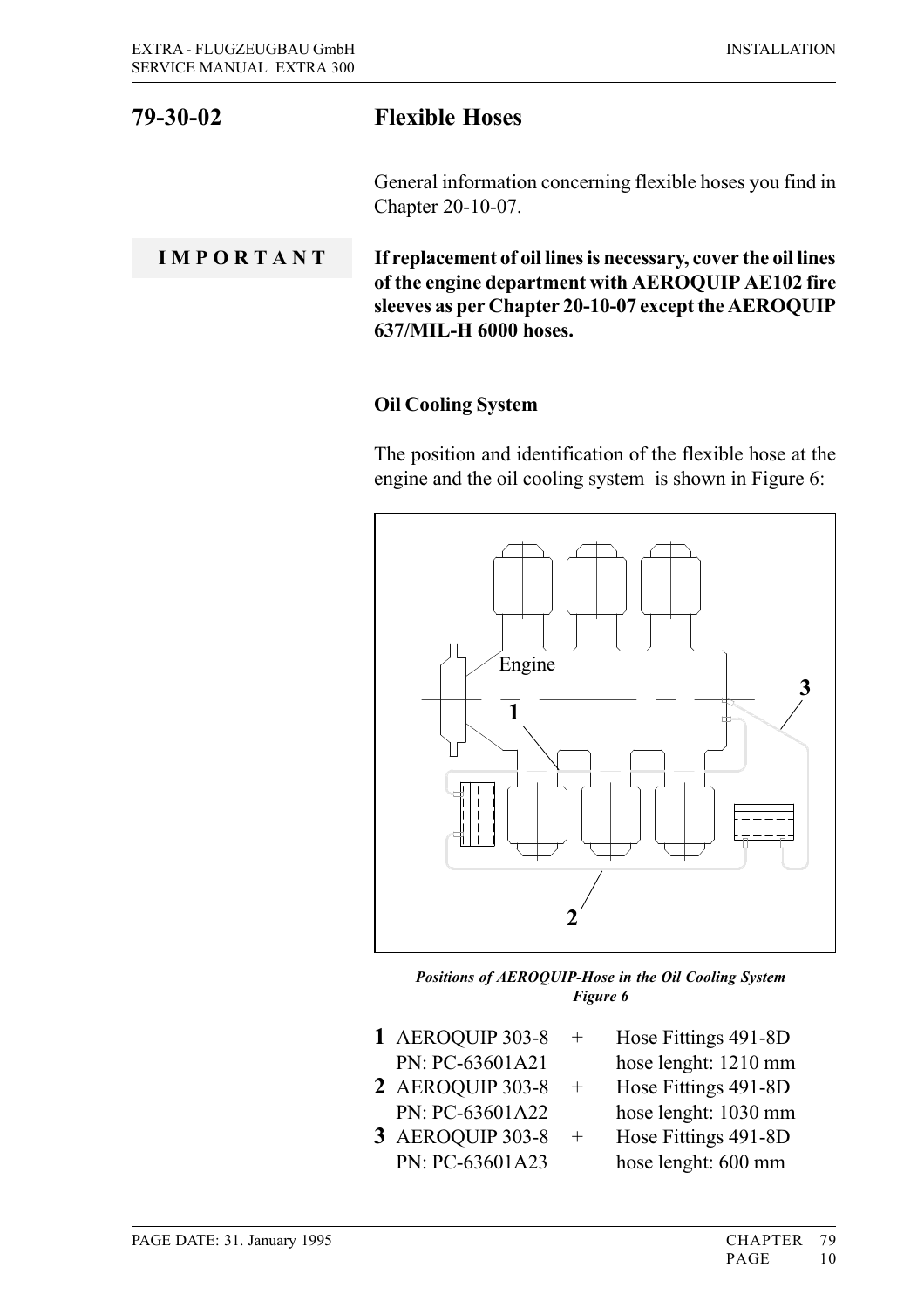#### Inverted Oil System

The position and identification of the flexible hose at the engine and the inverted oil system is shown in Figure 7:



#### Positions of AEROQUIP-Hose in the Inverted Oil System Figure 7

- 1 AEROQUIP 637/ MIL-H 6000  $+$  Hose clips PN: PC-63601A27 hose lenght: 580mm
- 2 AEROQUIP 637/ MIL-H 6000 + Hose clips PN: PC-63601A28 hose lenght: 350mm
- 3 AEROQUIP 303-10 + Hose Fittings 491-10D PN: PC-63601A29 hose lenght: 830mm
- 4 AEROQUIP 303-10 + Hose Fittings 491-10D PN: PC-63601A25 hose lenght: 400mm
- **5** AEROQUIP 303-10  $+$  Hose Fittings 491-10D PN: PC-63601A24 hose lenght: 220mm
- **6** AEROQUIP 303-10  $+$  Hose Fittings 491-10D PN: PC-63601A26 hose lenght: 200mm
- 
-